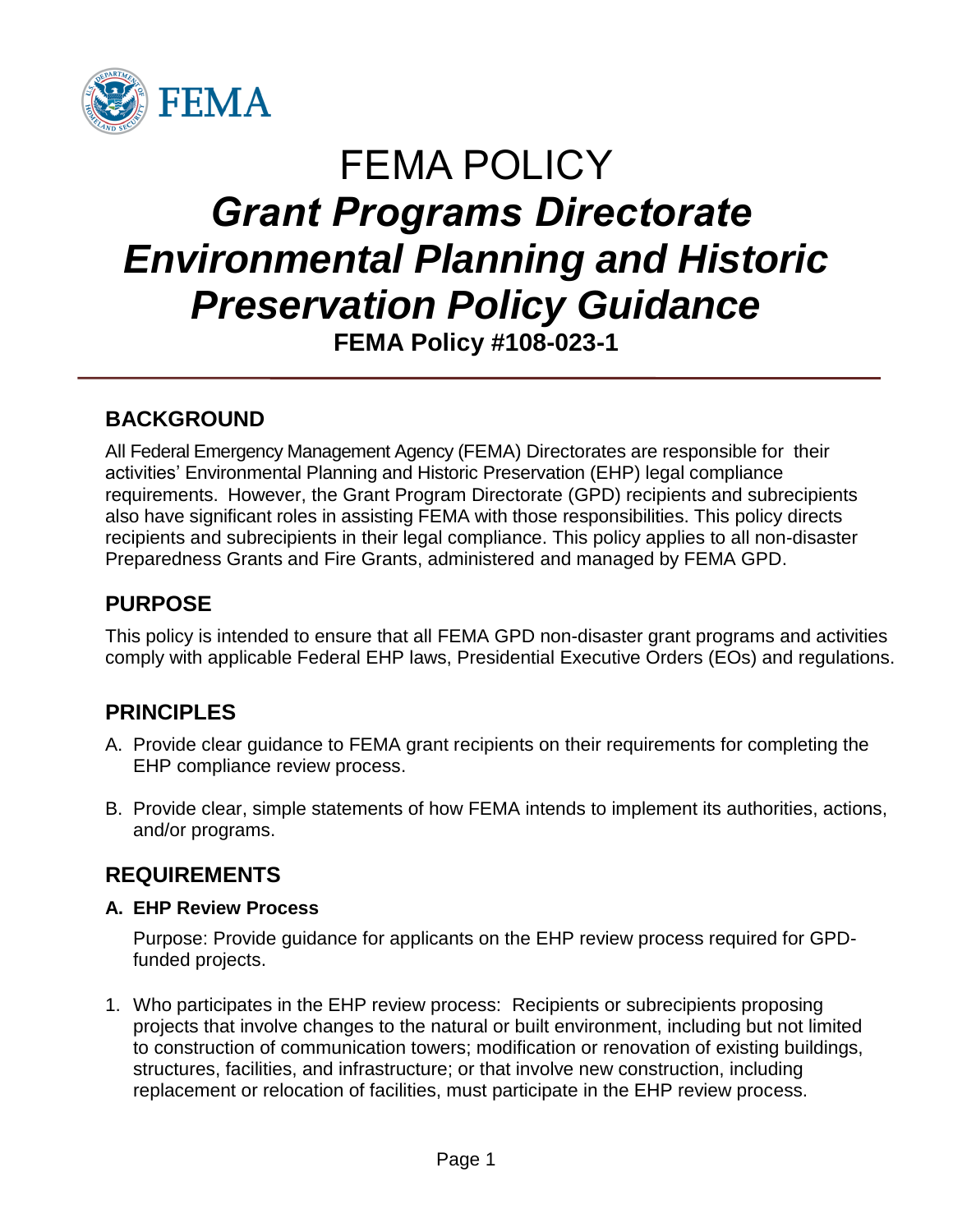

- 2. The EHP review process begins when the grant recipient submits an EHP Screening Form, including a detailed project description, the proposed project's purpose and need (goals and/or objectives), and supporting documentation to GPD for their evaluation to determine if the proposed project may impact environmental resources and/or historic properties.
- 3. Timelines for the completion of the EHP review for each project will vary depending on the proposed project's complexity, the project grant application and supporting documents' completeness and accuracy, and the project's potential to impact environmental resources and/or historic properties. An EHP review may take 30 to 45 working days for proposed activities having little potential to impact environmental resources and/or historic properties; whereas a project that has the potential for significant impacts may take up to one year or more to review. During the project planning phase, recipients and subrecipients should consider these timelines and allot sufficient time for their projects' EHP reviews. Inadequate project descriptions or documentation of the presence of environmental resources and historic properties in a project site and surrounding project area may significantly delay the review timeliness and delay project implementation.
- 4. Recipients and subrecipients are responsible for providing all necessary documentation, as well as responding to requests for additional information. Recipient or subrecipient failure to meet all applicable Federal, State, Tribal, and local EHP legal requirements, to comply with project conditions established during the EHP review, or to obtain applicable permits and approvals may result in project delays or loss of funds.
- 5. To help ensure EHP compliance, recipients, including State Administrative Agencies, are responsible for ensuring subrecipients have completed the EHP Process before releasing funds to carry out the proposed project.
- 6. Costs incurred to comply with FEMA's EHP requirements are the responsibility of recipients. Recipients may use grant funds or the recipient's own funds for these costs. FEMA will not amend grant awards to provide additional funds to cover these costs. See FEMA GPD Information Bulletin 404, issued on April 13, 2015, for additional information.

#### **B. EHP Screening Form**

Purpose: Describe the standardized review process using the **EHP [Screening](http://www.fema.gov/media-library/assets/documents/90195) Form** (FEMA Form Number 024-0-1 and an OMB Number 1660-0115) approved by Office of Management and Budget (OMB).

1. Recipients and subrecipients are required to complete an EHP [Screening](http://www.fema.gov/media-library/assets/documents/90195) Form for all GPD-funded projects except those projects delineated in Section B below. The [EHP](http://www.fema.gov/media-library/assets/documents/90195) [Screening](http://www.fema.gov/media-library/assets/documents/90195) Form must be submitted to GPD by the direct recipient of FEMA funds.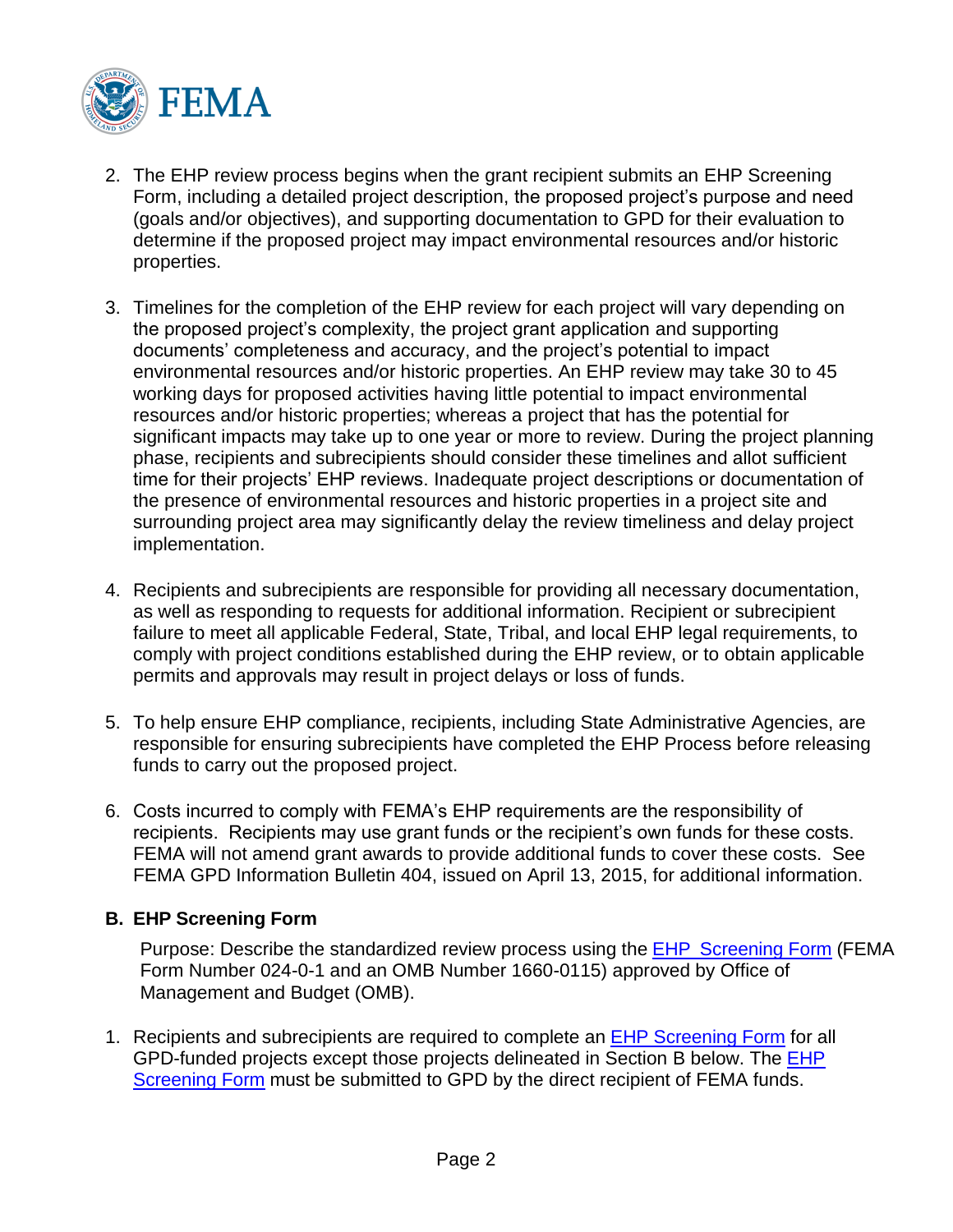

- 2. The [EHP Screening Form](http://www.fema.gov/media-library/assets/documents/90195) and associated documentation is submitted to GPD in order to begin the project's EHP review. Recipients and/or subrecipients are encouraged to use the most recent version of the EHP Screening Form.
- 3. The [EHP Screening Form](http://www.fema.gov/media-library/assets/documents/90195) must include all requested information and documentation for the project type, which may include maps, photographs, brochures, and other relevant project information. The EHP Screening Form includes instructions to help grant recipients provide the correct information for their project. While the [EHP Screening Form](http://www.fema.gov/media-library/assets/documents/90195) has been designed to address the information required for most projects, GPD may request additional information in order to complete the EHP review.
- 4. Completed [EHP Screening Forms](http://www.fema.gov/media-library/assets/documents/90195) should be emailed to [GPDEHPinfo@fema.dhs.gov.](mailto:GPDEHPinfo@fema.dhs.gov)
- 5. Questions about filling out an **EHP Screening Form**, the status of the EHP review, or any other questions related to the EHP review process, may be addressed to the assigned GPD Program Analyst or the GPD EHP team by e-mail at [GPDEHPinfo@fema.dhs.gov.](mailto:GPDEHPinfo@fema.dhs.gov)

#### **C. Streamlined EHP Review of GPD Projects**

Purpose: Provide a streamlined EHP review process for certain types of GPD-funded projects.

- 1. FEMA has determined that some GPD project types have no environmental impacts, as documented in the 2010 Programmatic Environmental Assessment (PEA).<sup>1</sup> Recipients and subrecipients are not required to provide any further EHP documentation for project types identified in the PEA. Specifically these project types include:
	- a. *Planning*: Development of policies, plans, procedures, mutual aid agreements, strategies, and other publications that comply with relevant laws, EOs, regulations, and guidance and are needed to perform assigned missions and tasks.
	- b. *Management and Administration*: Hiring personnel; overtime and backfill expenses. This includes regular-time operational costs for existing positions assigned to full-time counterterrorism duties; development, revision, documentation, and/or distribution of regulations, directives, manuals, Information Bulletins, and other guidance documents; technical assistance activities that involve no resources other than manpower and/or funding; and other personnel, administrative, fiscal and management activities that involve no resources other than manpower or funding.
	- c. *Classroom-based Training*: Training conducted in a classroom setting to include the establishment, support, conducting, and attendance of classroom-based training. This excludes training involving any hazardous activities, hazardous materials, toxic waste, or other controlled substances or materials. Training topics may include, among

*<sup>1</sup> <http://www.fema.gov/media-library/assets/documents/18407>*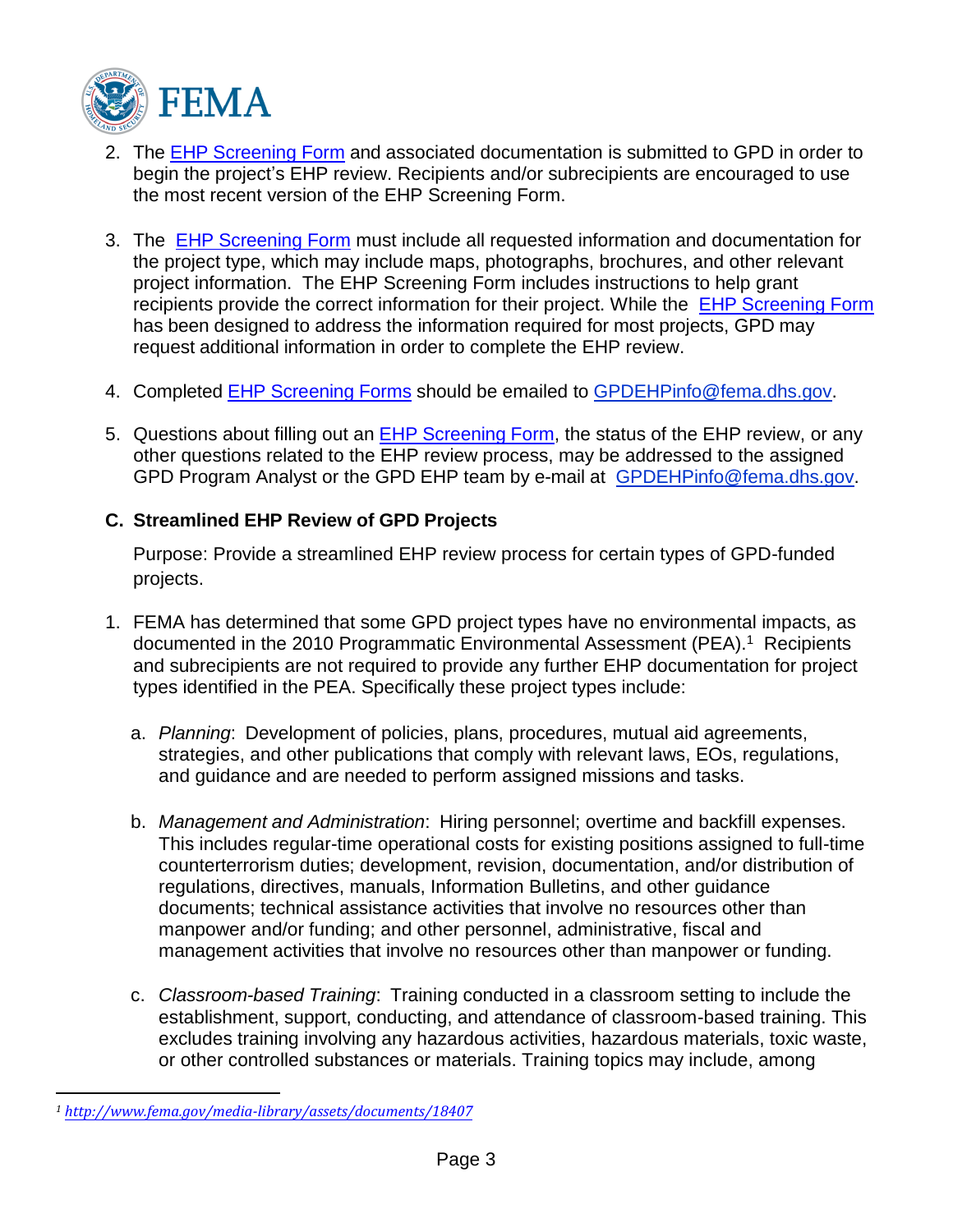

others, chemical, biological, radiological, nuclear, and explosives (CBRNE) responsiveness, national security threats and catastrophic events, cyber/agriculture/food security, intelligence gathering and analysis, citizen and community preparedness, and volunteers' training.

- d. *Table-top Exercises and Functional Exercises*: These include seminars, workshops, tabletop exercises, and games. These types of exercises are only hypothetical actions on the part of the participants, and are strictly notional. Functional exercises are a type of operations-based exercise that examine and/or validate the coordination, command, and control between various multi-agency coordination centers, such as emergency operation centers and joint field offices. A functional exercise does not involve any "boots on the ground", or first responders or emergency officials responding to an incident scenario in real time. All actions are simulated and may include CBRNE, cyber, agricultural, and natural or technological disaster scenarios.
- e. *Drills and full-scale exercises:* An EHP [Screening](http://www.fema.gov/media-library/assets/documents/90195) Form will not need to be provided for exercises planned to take place at facilities such as fire and police academies, search and rescue training facilities, and explosive testing centers provided the type of activity planned is one that the facility was designed to conduct.

*NOTE:* Recipients contemplating exercises, drills or trainings (i.e., activities not exempted by the PEA) at any other facility will need to submit the EHP [Screening](http://www.fema.gov/media-library/assets/documents/90195) [Form.](http://www.fema.gov/media-library/assets/documents/90195) Any type of exercise that requires any type of land, water, or vegetation disturbance or building of temporary structures must undergo an EHP review.

- f. *Purchase of Mobile and Portable Equipment (no installation)*: These are equipment devices that do not require any fixed installation and may be transported, such as hand-held radios, personal protective equipment (PPE), mobile/satellite phones, dive equipment, boats, response and mobile command vehicles, and other similar devices that do not require installation.
- 2. EHP Review for Previously Approved Facilites FEMA has determined that GPD EHP often performs environmental reviews of multiple projects proposed for the same facility, such as upgrades and renovations or exercises, drills, and trainings held in successive years. GPD EHP does not keep a list of facilities that have been previously approved for training activities, or construction. In order to reduce repetitive reviews, GPD EHP has developed a strategy for "previously approved facilities"
	- a. Training

"Previously approved facilities" for exercises, drills, and trainings are facilities for which a recipient or subrecipient has received environmental review and approval by GPD EHP for a specific activity, or group of activities at a specific location. The location can be indoors and/or outdoors, but must be clearly defined. The approval of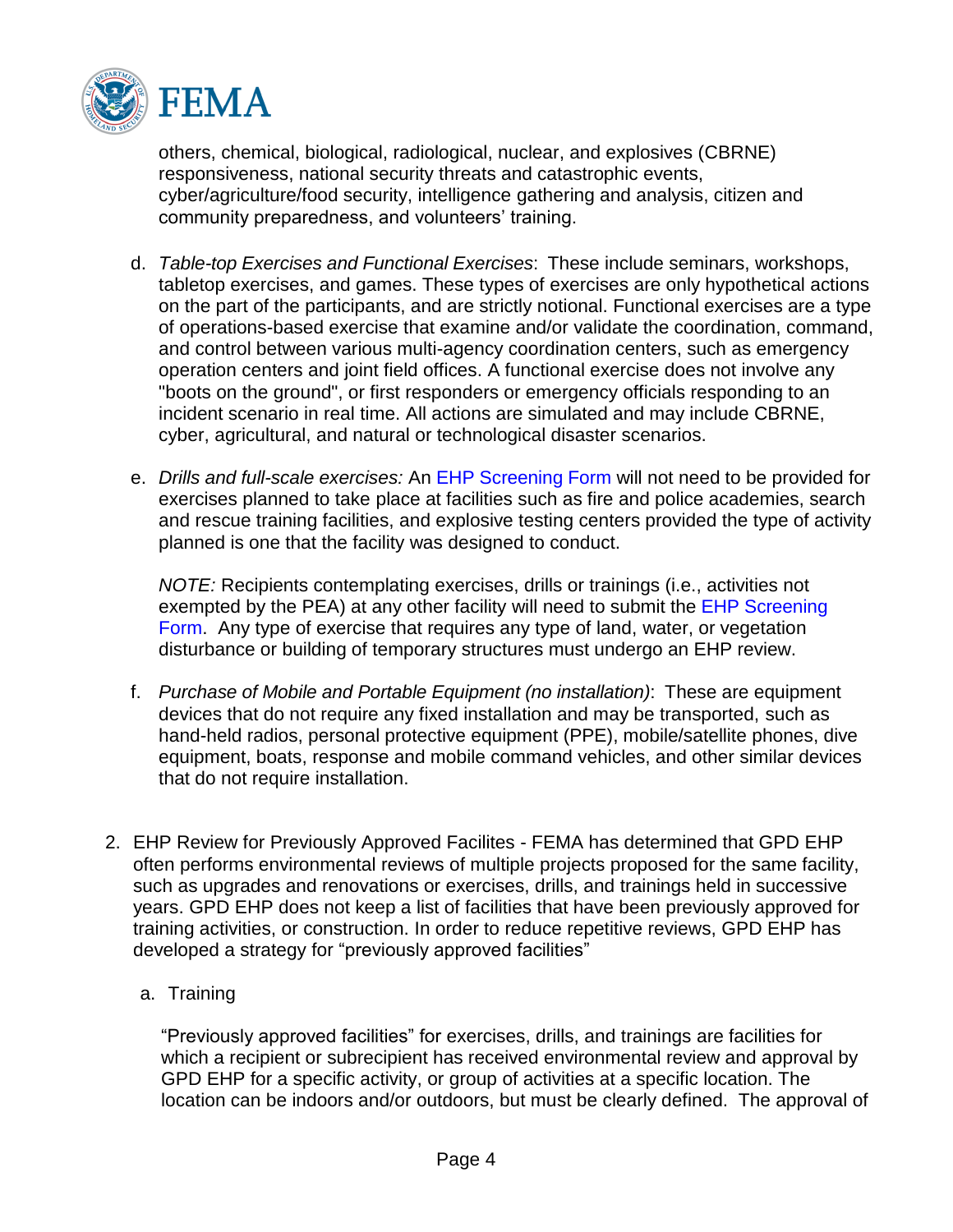

facilities is done on a case-by-case basis with each recipient or subrecipient in the following manner:

- i. After an EHP Screening Form has been submitted for a specific activity at a specific location, and that project has been approved by GPD EHP, that facility can be considered an "approved facility" for that specific type of activity.
- ii. All "previously approved facilities" under this definition will remain valid for an individual recipient, and its sub recipients, for the year in which a project has been approved plus two additional calendar years.
- iii. During the valid project period, the recipient is not required to submit additional EHP Screening Forms for subsequent activities of the same type at that location.
- iv. An EHP Screening Form must be submitted for all training activities that are different than those previously approved or that take place at a different location, even within the approved facility.
- v. If there are environmental concerns at a previously approved facility that would make it ineligible for a three year approval, such as the presence of endangered species or habitat in the vicinity, those concerns will be noted as a condition on the EHP Approval Memo, and those facilities would require more frequent reviews of training exercises, as indicated in the EHP Approval Memo.
- vi. This updated definition includes training activities or exercises that take place at facilities that are not specifically designed for a specific training activity.
- b. Construction Projects Inside Buildings Less than Forty-Three Years of Age

As with exercises, drills, and trainings, the approval of facilities for construction projects at buildings that are less than forty-three years of age is done on a case-by-case basis with each recipient or subrecipient in the following manner:

- i. After an EHP screening form has been submitted for construction on the interior of a building that is less than forty-three years of age, and that project has been approved by GPD EHP, that facility can be considered "previously approved" for subsequent interior construction projects at that location.
- ii. All "previously approved facilities" under this definition will remain valid for an individual recipient, and its subrecipients, for the year in which a project has been approved plus two additional calender years.
- iii. All proposed activities at the location that include exterior changes or ground disturbance do require submittal of an EHP screening form.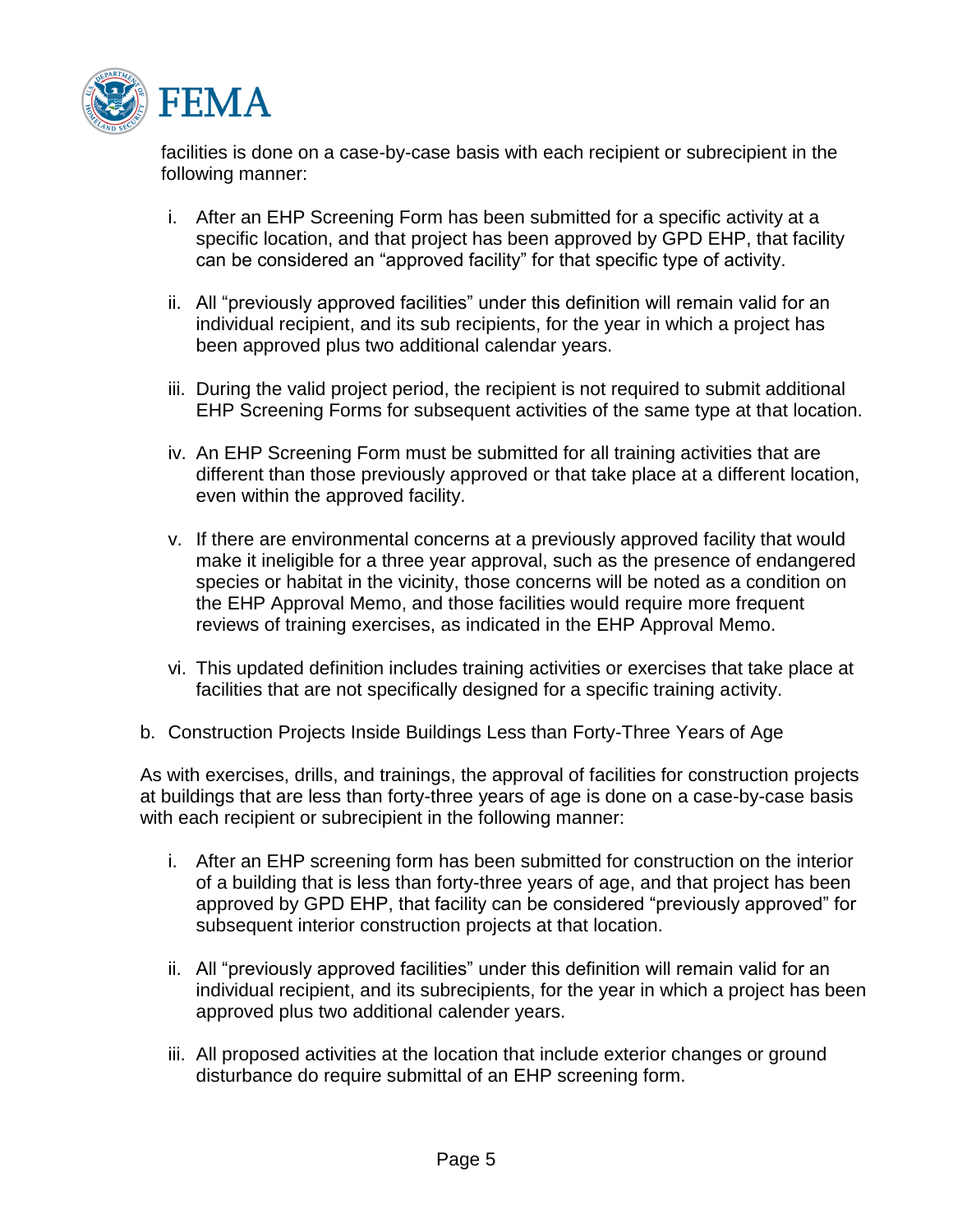

#### **D. EHP Requirements for GPD-Funded Communications Projects**

Purpose: Applicants understand when an EHP Screening Form and EHP review process is required for GPD-funded communications projects, and understand and comply with the process and requirements for NHPA Section 106 review for communications facilities.

- 1. When upgrading communications systems or otherwise implementing communications projects, FEMA's recipients or subrecipients carry out a wide range of activities, from replacing and retuning mobile and portable equipment to replacing or upgrading fixed equipment to constructing communication facilities. GPD has identified several communications projects that will NOT require the submission of the EHP [Screening](http://www.fema.gov/media-library/assets/documents/90195) [Form](http://www.fema.gov/media-library/assets/documents/90195) or any other documentation. Those activities are:
	- a. Software upgrades and/or retuning/reprogramming of existing equipment.
	- b. Purchase of mobile and portable or plug-in equipment where no equipment requires permanent installation in or on existing buildings or structures.
	- c. Replacement of components within existing consoles, sirens or radios.
- 2. FEMA-funded communications projects or activities involving installation of equipment on or in existing buildings or structures and all other communications projects not described above will require the completion of an EHP [Screening](http://www.fema.gov/media-library/assets/documents/90195) Form as described in Section A above.
- 3. National Historic Preservation Act (NHPA) Section 106 Review Requirements for Communication Facilities

NHPA [Section](http://www.achp.gov/usersguide.html) 106 requires all Federal agencies to take into account the effect of their undertakings on historic properties through consultation with the relevant State Historic Preservation Office (SHPO), Tribal Historic Preservation Office for Federally-recognized tribes, and Native Hawaiian organizations. Many GPD-funded towers are also regulated by the Federal Communications Commission (FCC). The FCC has executed two Programmatic Agreements (PAs) with the Advisory Council on Historic Preservation (ACHP) which were put in place to streamline and expedite the Section 106 review of the project. These PAs are as follows:

- The Nationwide Programmatic Agreement for Review of Effects on Historic Properties for Certain Undertakings Approved by the Federal Communications Commission (Nationwide PA) (October 2004)
- The Nationwide Programmatic Agreement for the Collocation of Wireless Antennas (FCC Collocation PA) (March 2001).
- 4. The ACHP issued a [Program Comment](https://www.federalregister.gov/articles/2015/09/30/2015-24713/notice-of-amendment-to-program-comment-to-avoid-duplicative-reviews-for-wireless-communications) (Issued in 2009, amended in 2015) on the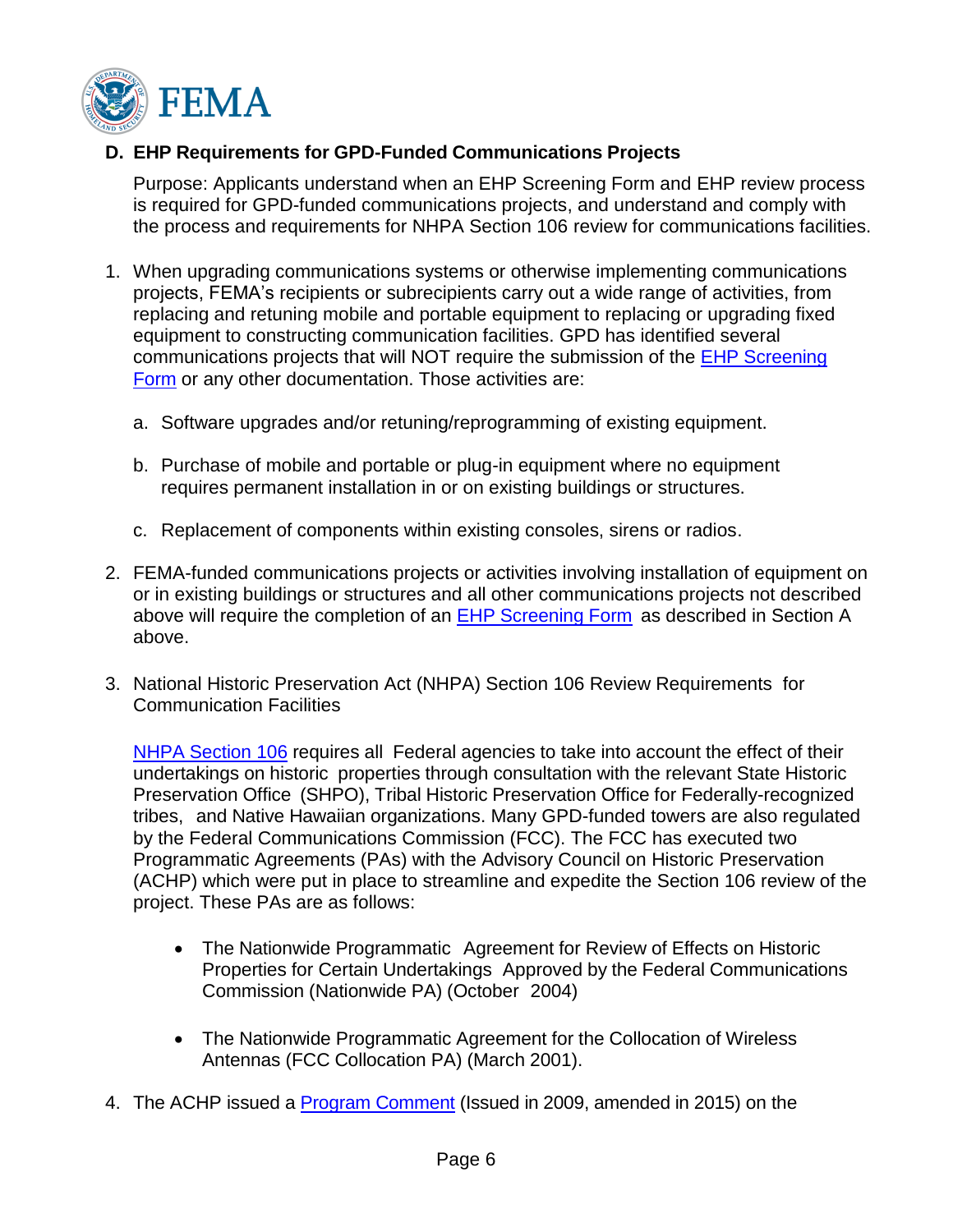

Nationwide PA and the FCC Collocation PA to avoid duplicating the FCC's Section 106 reviews when other Federal agencies are funding communications projects and, thus, required to comply with Section 106. Under this guidance, FEMA may adopt the FCC's Section 106 findings and, as such, does not have to complete its own Section 106 process for the effects of the construction or modification of communication facilities. If, however, the proposed GPD-funded communication facilities project contains additional components not covered by the FCC's Section 106 review, GPD must ensure compliance with Section 106 and complete appropriate consultations.

- 5. For GPD-funded projects, the Program Comment only provides exemptions from Section 106 requirements; the Program Comment does not provide exemption from any other EHP laws, EOs, regulations, or consultation process.
- 6. GPD recipients and subrecipients must complete the FCC's Section 106 review process using the *National Historic Preservation Act Section 106 Review [Requirements](https://www.fema.gov/media-library/assets/documents/24834) for [Communication](https://www.fema.gov/media-library/assets/documents/24834) Facilities* when submitting the EHP [Screening](http://www.fema.gov/media-library/assets/documents/90195) Form to GPD for review. This will enable FEMA and GPD to determine if the proposed project complies with Section 106 under FCC's PAs and process or if FEMA must comply through its own Section 106 consultation.
- 7. Questions about the Section 106 review process should be directed to the designated GPD Program Analyst or through email at [GPDEHPinfo@fema.dhs.gov.](mailto:GPDEHPinfo@fema.dhs.gov)

#### **E. Projects Initiated or Completed without EHP Review**

Purpose: Federal environmental planning and historic preservation laws and executive orders are followed by completing EHP reviews before GPD-funded projects are initiated or completed.

- 1. It is FEMA policy to coordinate with applicants as early as possible in order to comply with Federal EHP laws and executive orders, including the review process required by NEPA.
- 2. GPD grant applicants proposing actions described in Section A of this Policy must submit an EHP [Screening](http://www.fema.gov/media-library/assets/documents/90195) Form or and wait for the completion of EHP review before work on the project can begin.
- 3. If an EHP [Screening](http://www.fema.gov/media-library/assets/documents/90195) Form is submitted for a project that has already been initiated and/or completed, or if work is initiated and/or completed during the course of EHP review, the project may not be funded, depending on the scope of work, the level of NEPA review required, and any EHP regulations that apply. These reviews are limited to the criteria defined in FEMA Instruction 108-1-1 Section 3.7. (link to FEMA Instruction (https://www.fema.gov/media-library/assets/documents/118323)
- 4. It is at the discretion of FEMA to determine if a project complies with Federal EHP laws and executive orders.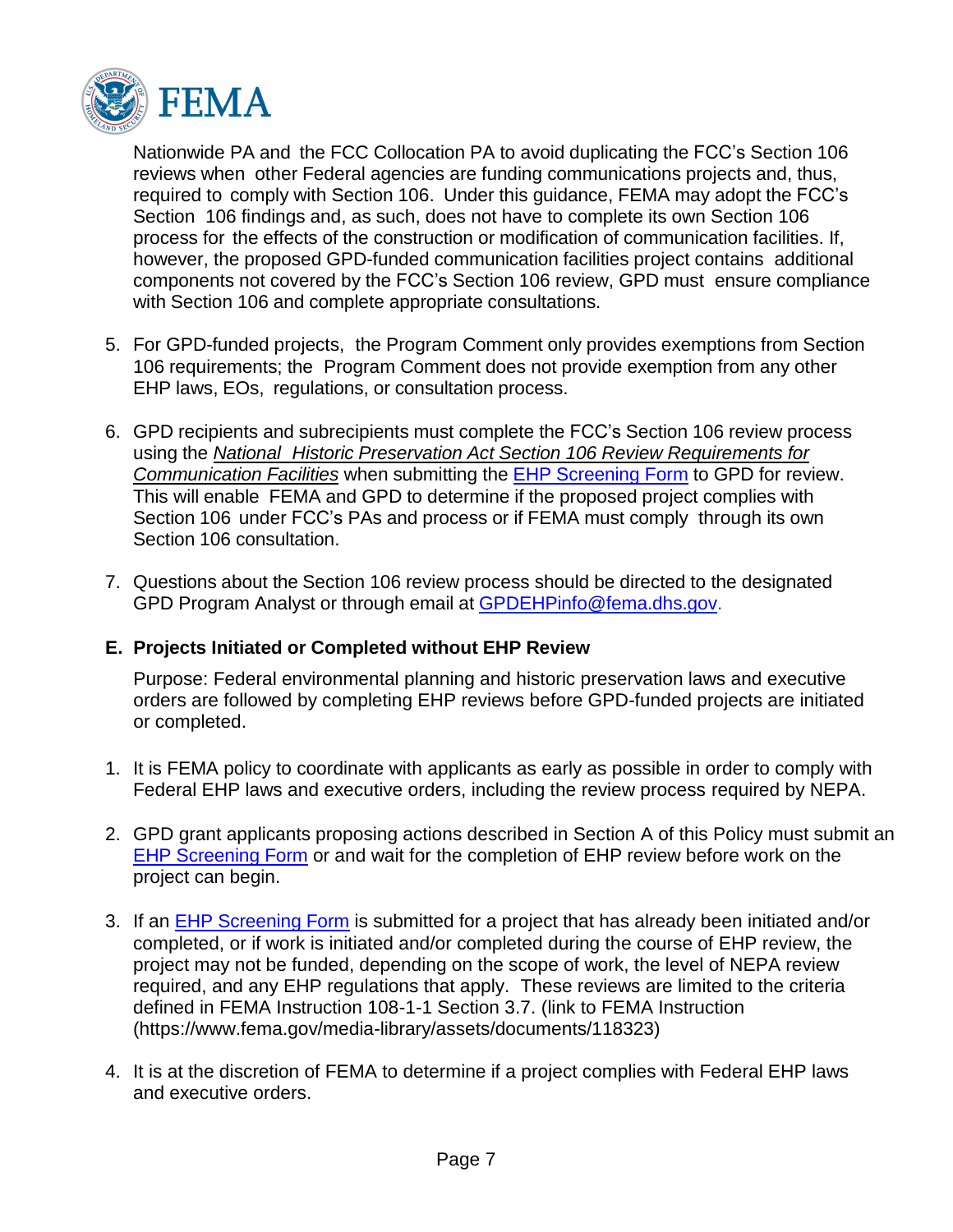

#### **F. Contact Information**

Outcome: Provide a single point of contact for applicants to submit EHP review information, and to get answers to EHP review questions.

1. All EHP materials should be submitted to the GPD-EHP Inbox [\(GPDEHPinfo@fema.dhs.gov\)](mailto:GPDEHPinfo@fema.dhs.gov) which is capable of receiving files up to 15 MB in size.

Tenus Demino

*Thomas DiNanno Assistant Administrator for Grant Programs*

\_July 26, 2018\_\_\_\_\_\_\_\_\_\_\_\_\_\_\_\_\_\_\_\_\_\_\_\_\_\_\_\_\_ Date

*This policy represents FEMA's interpretation of a statutory or regulatory requirement and/or sets forth standard operating procedures. The policy itself does not impose legally enforceable rights and obligations, but sets forth a standard operating procedure or agency practice that FEMA employees must follow to be consistent, fair, and equitable in the implementation of the Agency's authorities.*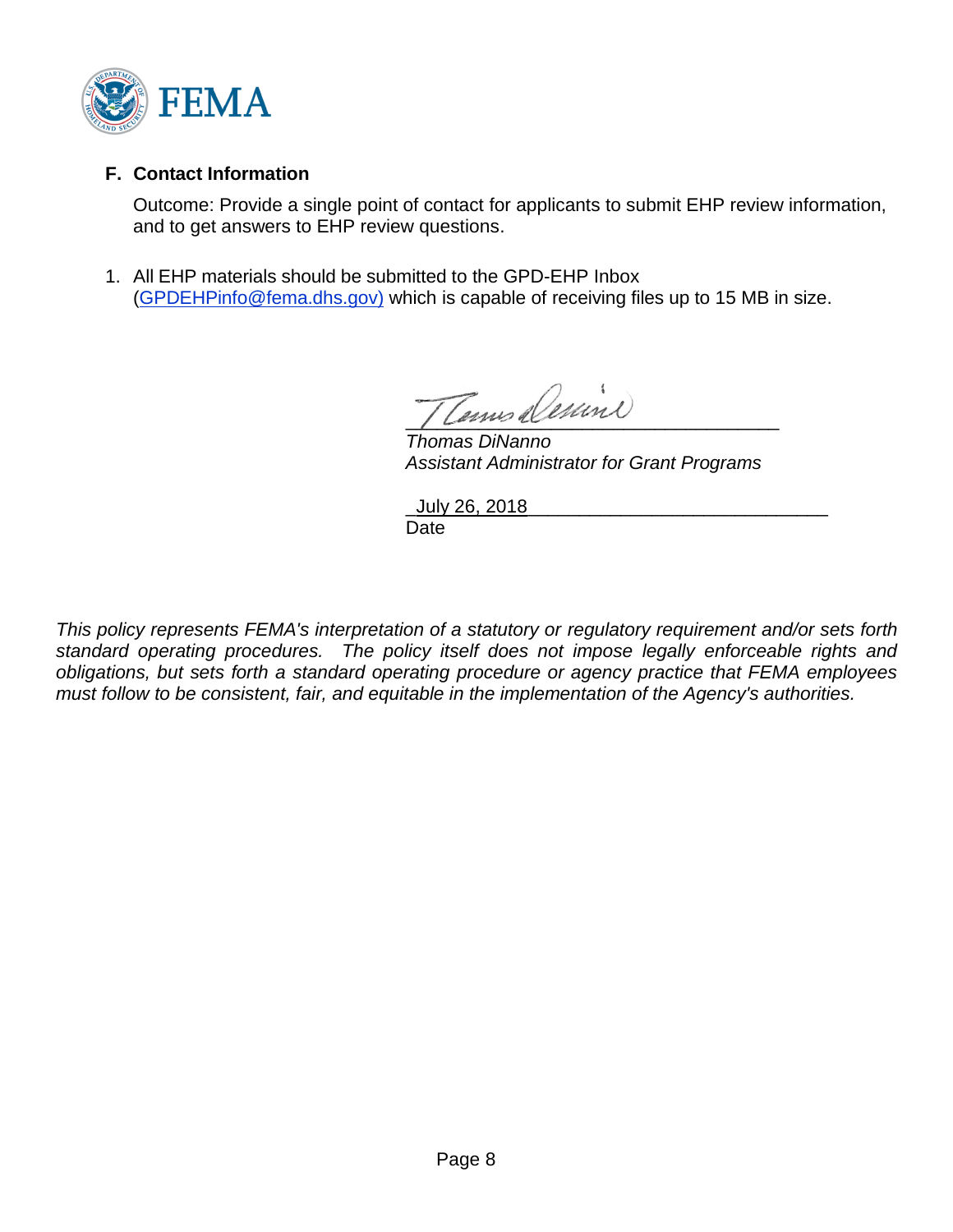

### **ADDITIONAL INFORMATION**

# **REVIEW CYCLE**

FEMA Policy 108-023-1, Grant Programs Directorate Environmental Planning and Historic Preservation Policy Guidance will be reviewed, reissued, revised, or rescinded within four (4) years of the issue date.

## **AUTHORITIES**

Environmental planning and historic preservation legal compliance is governed by the following authorities:

- A. National Environmental Policy Act of 1969, as amended (PL 91-190)
- B. National Historic Preservation Act of 1966, as amended (PL 89-665)
- C. Endangered Species Act of 1973, as amended (PL 93-205)
- D. Fish and Wildlife Coordination Act, as amended (PL 73-121)
- E. Migratory Bird Treaty Act of 1918, as amended (PL 65-186)
- F. Bald and Golden Eagle Protection Act of 1940, as amended (PL 76-567)
- G. Magnuson-Stevens Fishery Conservation and Management Act, as amended (PL 94-265)
- H. Clean Water Act, as amended (PL 92-500)
- I. Wild and Scenic Rivers Act, as amended (PL 90-542)
- J. Coastal Barrier Resources Act, as amended (PL 97-348)
- K. Coastal Zone Management Act, as amended (PL 92-583)
- L. Clean Air Act of 1963, as amended (PL 88-206)
- M. Resource Conservation and Recovery Act, as amended (PL 94-580)
- N. Comprehensive Environmental Response, Compensation, and Liability Act of 1980, as amended (PL 96-510)
- O. Farmland Protection Policy Act (PL 97-98)
- P. FEMA Directive 108-1: Environmental Planning and Historic Preservation Responsibilities and Program Requirements
- Q. FEMA Instruction 108-1-1: Instruction on Implementation of the Environmental Planning and Historic Preservation Responsibilities and Program Requirements
- R. Department of Homeland Security Directive 023-01: Implementation of the National Environmental Policy Act
- S. 40 CFR Part 1508, Protection of Environment, Terminology and Index
- T. 36 CFR Part 800, Protection of Historic Properties
- U. Executive Order 11988, Floodplain Management, May 24, 1977
- V. Executive Order 11990, Protection of Wetlands, May 24, 1977
- W. Executive Order 12898, Federal Actions to Address Environmental Justice in Minority Populations and Low-Income Populations, February 16, 1994
- X. Executive Order 13112, Invasive Species, February 3, 1999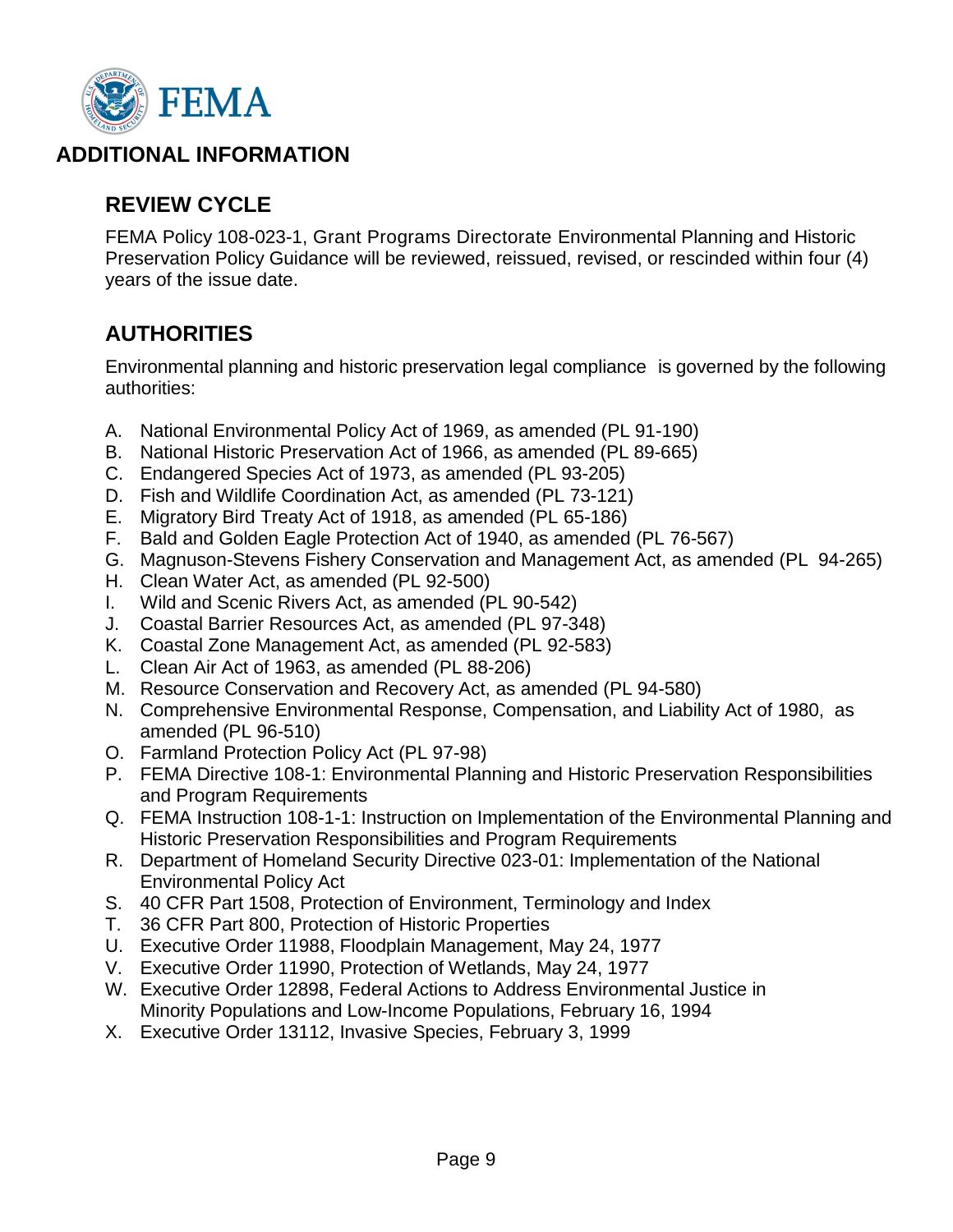

## **DEFINITIO**N**S**

- A. **Environmental Assessment** is defined as a National Environmental Policy Act (NEPA) document consisting of the analysis of a proposed federal action on the quality of the human environment.
- B. **Historic Property** is defined as a property that is listed in, or eligible for listing in, the National Register of Historic Places.
- C. **Major Federal Action** is defined as an action with effects that may be major and potentially subject to Federal control and responsibility. "Major" reinforces but does not have meaning independent of "significantly" (see 40 CFR § 1508.27). Actions include new and continuing activities, including programs and projects entirely or partly funded, assisted, conducted, regulated, or approved by Federal agencies and approval of specific projects such as construction or management activities located in a defined geographic area including actions approved by permit or other regulatory decision as well as Federal and Federally assisted activities.
- D. **National Historic Preservation Act (NHPA) Section 106** is defined as a process that requires Federal agencies to take into account the effects of their undertakings on historic properties, and afford the ACHP a reasonable opportunity to comment. The historic preservation review process mandated by Section 106 is outlined in regulations issued by ACHP.
- E. **Programmatic Environmental Assessment** is defined as a NEPA document including the analysis of multiple individual actions' individual and cumulative environmental impacts, or impacts that are generic or common to a class of proposed Federal agency actions.
- F. **Recipient** is a non-Federal entity that receives a Federal award directly from a Federal awarding agency to carry out an activity under a Federal program. The term recipient does not include subrecipients.
- G. **Regional Environmental Officer/Deputy Regional Environmental Officer** is defined as the individuals in each of FEMA's 10 regions that provide environmental planning and historic preservation technical assistance, guidance, and other services for all FEMA Programs in the region.
- H. **State Historic Preservation Office (SHPO)** is defined as offices established in all States and Territories that were created by the Federal government in 1966 under NHPA Section 101 to help Federal agencies administer the Section 106 review process (see NHPA Section 106, above) in their state or territory. Each SHPO has a State Historic Preservation Officer to administer their programs.